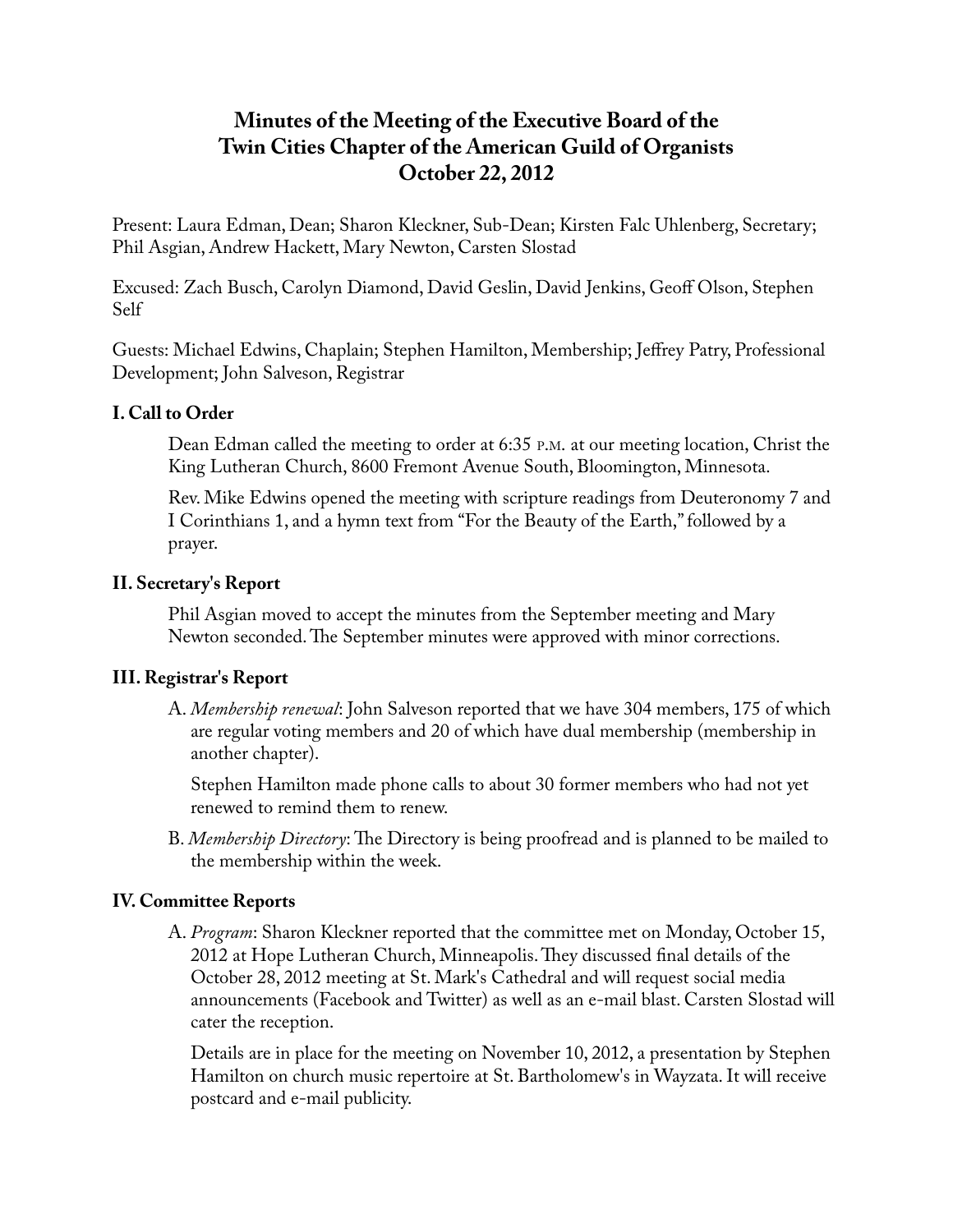The committee confirmed the date of February 2, 2012 for Dr. Don Franklin's lecture/demonstration on the topic of Bach organ performance practices. The venue being investigated is Jehovah Lutheran, St. Paul. The workshop will be in the morning, followed by lunch at a nearby restaurant (TBD) with all invited.

The Winter Tune-up is scheduled for February 23, 2013 at Mt. Olivet Lutheran, Edina (hosted by Kraig Windschitl). Jeremy Haug will post a survey online to determine topics of interest to members, after which presenters will be contacted for various workshops.

- B. *Professional Development*: Jeffrey Patry reported that the committee has two new members, Dr. Sean Vogt and Cynthia Mortensen.
- C. *Hospitality*: Dean Edman reported for Priscilla Franken that the committee is planning a coffee hour prior to the masterclass given by Doug Cleveland at Augustana Lutheran Church in West Saint Paul.
- D. *Education*: Phil Asgian reported that the committee is planning a Pipeworks presentation for adults at Mindekirken (The Norwegian Lutheran Memorial Church) in Minneapolis on November 13 for their Tuesday Open House series. It is a program on the history of the organ and an introduction to Bach.

#### **V. Wild Apricot (Online Membership Website Software) Feedback**

Dean Edman collected feedback from the Board members (the trial group) about using the membership and online payment features of the new website.

#### **VI. Professional Affiliations**

The issue of the American Choral Directors Association requesting that the Chapter grant endorsements to specific events of the ACDA led to discussion of creating a proposal for a collaborative partnership arrangement that could be offered to other 501(c) (3) organizations to encourage mutual benefits such as joint events and to encourage the work of educational outreach in schools.

#### **VII. AGO Donation**

The chapter donated \$100 to the AGO's Annual Fund and it will be listed in the December 2012 issue of *The American Organist*.

#### **VIII. New Business**

A. *Board resignations and new appointments*: Dean Edman accepted letters of resignation from the Board from Stephen Self and Zachary Busch (both in the Class of 2014), each because of constraints on their time to be present at meetings. Stephen Self will remain on the Certification Committee. Under *Section IV* (Chapter Governance), *2c* of the Chapter By-laws, Dean Edman nominated Jeffery Patry and Jane Nienaber to replace them. Carsten Slostad moved to accept the nominations and Phil Asgian seconded. The motion was approved.